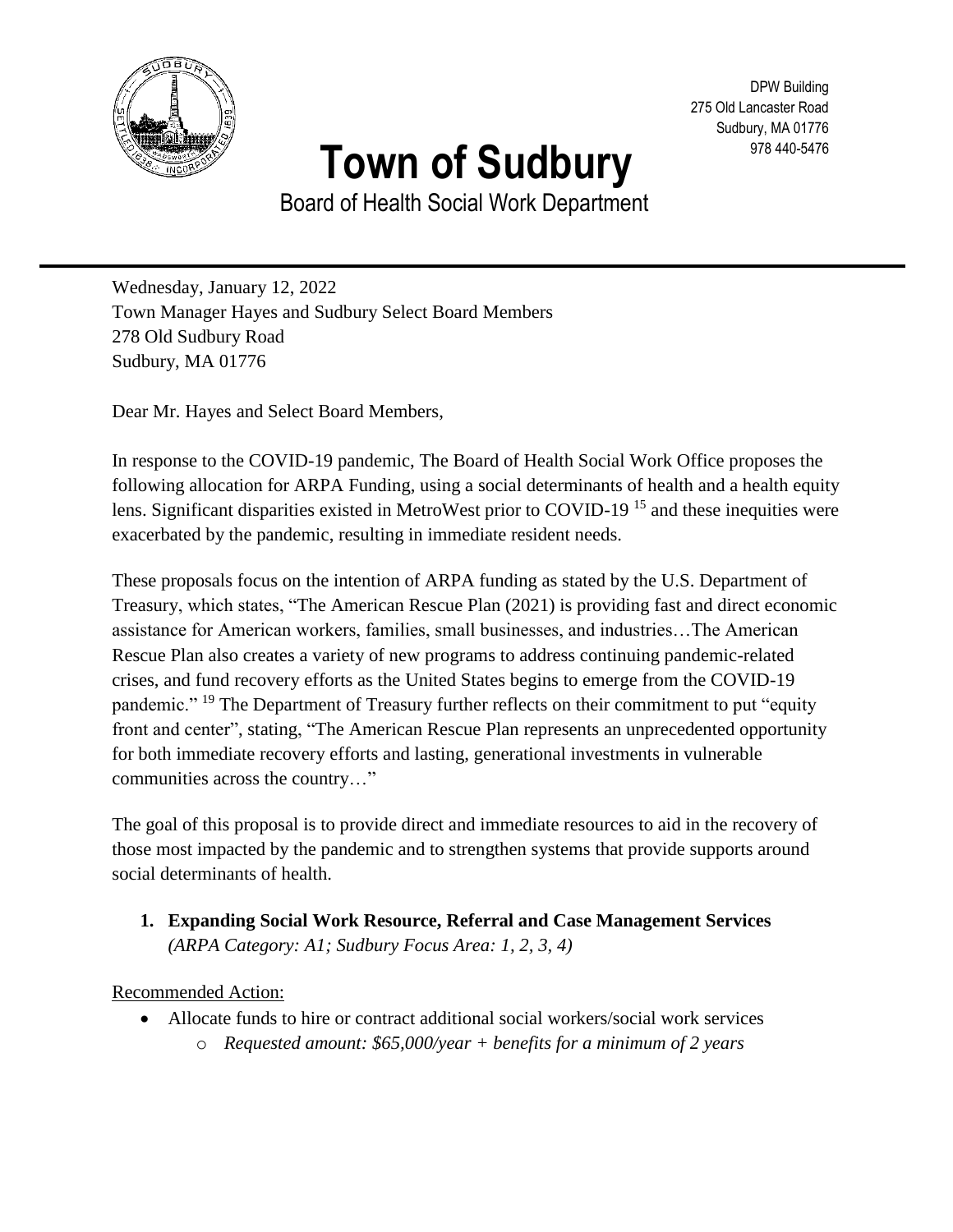## Justification:

This is an equity issue. A data project completed by the Sudbury Board of Health Social Work Office in 2020 evaluated demographics of residents who presented repeatedly with ongoing needs in the prior 12 months. The office is a critical source for resources and services, and disproportionately serves underrepresented groups.

| <b>Race/Ethnicity</b> | <b>Gender</b> | Living             | <b>Other Statistics</b> |
|-----------------------|---------------|--------------------|-------------------------|
|                       |               | <b>Arrangement</b> |                         |
| Black 14%             | Female 87%    | Subsidized         | <b>Single Parent</b>    |
|                       |               | Housing 55%        | 39%                     |
| White 36%             | Male $11\%$   | <b>Market Rate</b> | Reported a              |
|                       |               | Renter/Homeowner   | Disability 26%          |
|                       |               | 19%                |                         |
| Latinx 17%            | Non-Binary 1% | Homeless 2%        | Non-English             |
|                       |               |                    | Speakers/English        |
|                       |               |                    | Not Primary             |
|                       |               |                    | Language 12%            |
| Asian 1%              | Unknown 1%    | Unknown 23%        | Reported                |
|                       |               |                    | Experiencing            |
|                       |               |                    | Domestic                |
|                       |               |                    | Violence 15%            |
|                       |               | Other 2%           |                         |

- Board of Health increased the number of social work interns as well as the number of hours worked by the Senior Outreach Worker to meet rising needs. With these changes, the office is still struggling to keep up with demand. It can take more than 72 business hours for residents to get a response to their email or voicemail.
	- o 2019: 2 Masters level interns; Outreach Worker 8 hrs/week
	- o 2020: 3 Masters level and 1 Bachelor level; Outreach Worker 8-16 hrs/week
	- o 2021: 4 Masters level and 1 Bachelor level in 2021; Outreach Worker increased from 8 to 12 hrs/week in October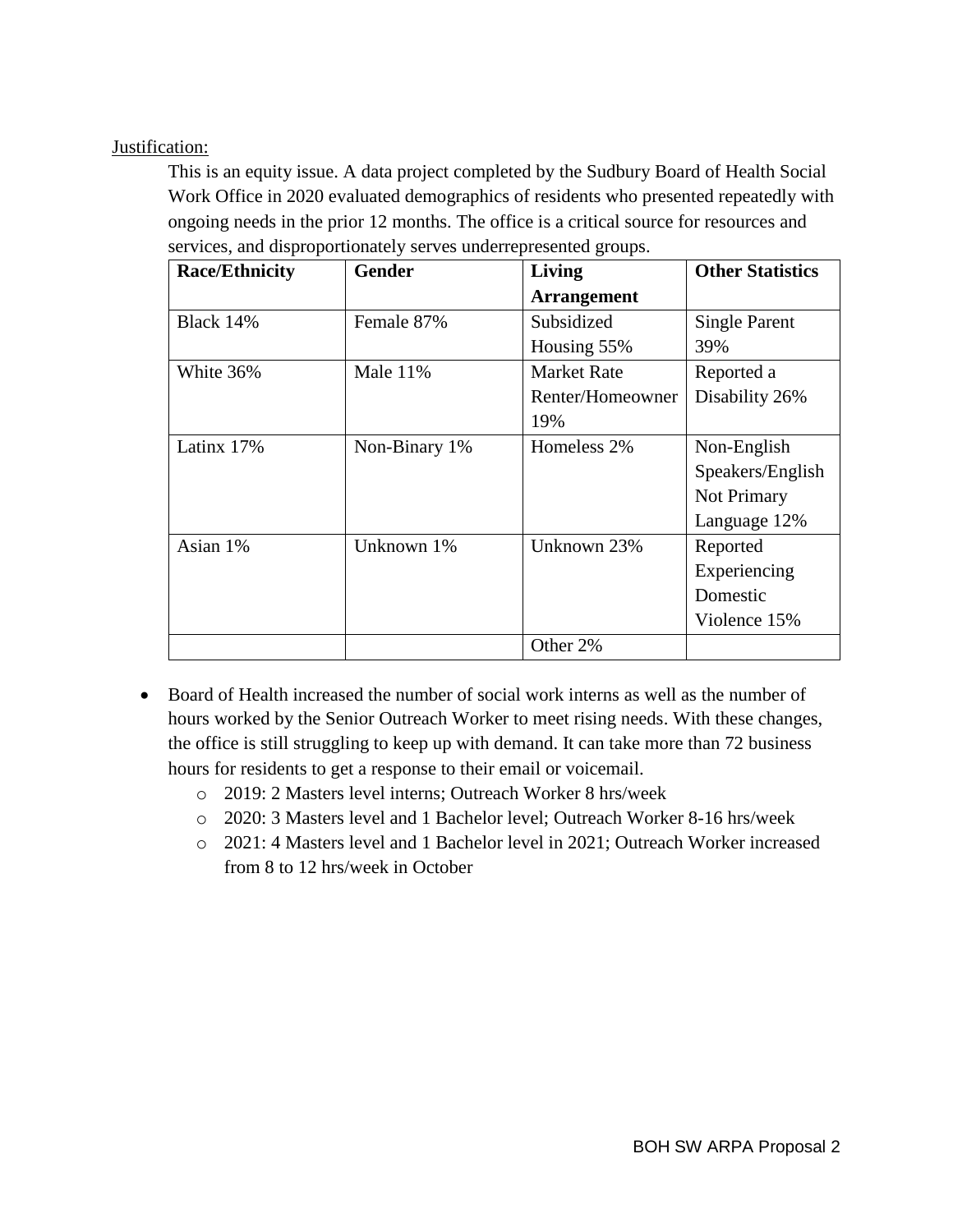| <b>BOH Social Work Office Outputs</b> |          |        |  |
|---------------------------------------|----------|--------|--|
|                                       | Pandemic | 2019   |  |
| Referrals (average per                | 426.38   | 200.25 |  |
| month)                                |          |        |  |
| Community Meetings to                 | 16.29    | 8.08   |  |
| Collaborate and Share                 |          |        |  |
| Resources (average per                |          |        |  |
| month)                                |          |        |  |
| Trainings (average per                | 6.76     | 1.34   |  |
| month)                                |          |        |  |
| Total # of people served              | 150.9    | 121    |  |
| (average per month)                   |          |        |  |

- Despite checking and clearing voicemails daily, the Board of Health Social Work Office's voicemail is full at least two days a week.
- Cases have become more complex and present higher risks, including domestic violence, homelessness and mental health needs, often combined with food and financial insecurity. Most residents present with symptoms of trauma that were caused or exacerbated by the pandemic.
- The journal Preventative Medicine notes, "the pandemic may have sizable long-term impacts on psychological distress and health behaviors…" and " data from previous pandemics suggest that there are not only acute mental health effects, but that psychological distress may persist long after the pandemic ceases."<sup>23</sup>
- The 2021 Sudbury Master Plan lists the following objective: "Increase staffing to support public health work and utilize volunteers in the community to assist with educating and serving residents."

# **2. Support Financially Vulnerable Residents**

*(ARPA Category: A1; Sudbury Focus Area: 1, 2, 3)*

# Recommended Action:

- Allocate funds to the Sudbury Emergency Rental Assistance (ERAP) program to pay for housing costs and basic utilities.
	- o *Requested amount: \$200,000-\$300,000*
- Expand emergency assistance to include homeowners through the current ERAP program
	- o *Requested amount: \$100,000*
- Purchase emergency gift cards for distribution by Jail Diversion Program Clinician, Outreach Worker at the Senior Center and Town Social Worker
	- o *Requested amount: \$10,000-\$20,000*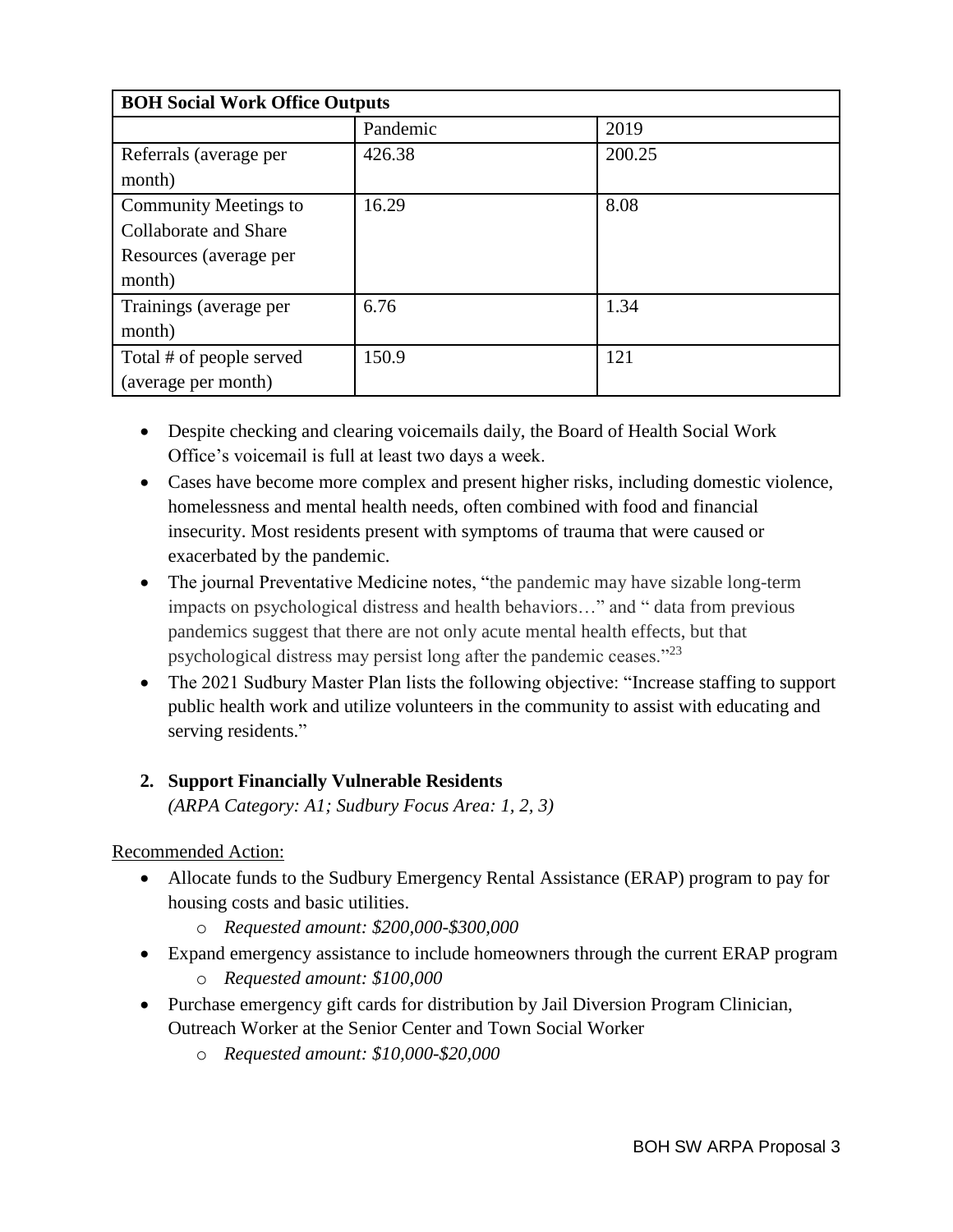## Justification:

- Emergency Housing Assistance Program (ERAP) allows use for rent arrears or utilities.
- From data collected between April-May 2021, about 90,000 Massachusetts residents report having zero confidence in their ability to pay their rent on time. It is estimated that 91,000 Massachusetts households are behind on rent, owning more than \$335 million.<sup>8</sup> More than 40% of adults in Massachusetts report anxiety about paying at least one expense or bill  $\cdot$ <sup>6</sup>
- About 10% of residents in Middlesex County were behind on their rent, like Massachusetts as a whole where 12% of renters are in arrears.<sup>6</sup>
- As of  $9/14/21$ , Longfellow Glen (Sudbury federal subsidized housing) reported the following arrears: 34 households of 120, total owed: \$20,122.99, and the Sudbury Housing Authority, providing subsidized housing to seniors, persons with disabilities and families, reported that 21% of households were behind on rent due to the pandemic.
- HOPE sudbury pays resident's bills in emergency situations. In 2020 and 2021, over  $50\%$ and 70% of applicants respectively requested funding to pay rent or mortgage, and the majority reported that this funding (\$600-\$1200) was not enough to alleviate the financial crisis.
- As of July 1, 2021<sup>t</sup> 824,972 Massachusetts residential gas and electric customers owed about \$794 million in past due bills. By the end of September, over 7,000 residential customers had been terminated, of which about 86% had not been identified as low income.<sup>7</sup>
- Nearly half a million residential gas and electric customers in MA were more than 90 days behind on their bills. Nearly 70% of residential customers 90 days behind on their bills are struggling residential customers who were not coded as low income.<sup>7</sup>
- Residents at Longfellow Glen are not eligible for the fuel assistance program. For residents who are eligible, the lengthy application and significant amount of required documentation on barrier to accessing this program without case management support.
- There were nearly 5 times as many unemployed MetroWest individuals in April 2020 compared to April 2019.<sup>12</sup>
- \$80,000 is currently allocated to the Emergency Rental Assistance Program (ERAP) fund. In a preliminary evaluation, social work office has already identified almost 60 household who could benefit from this program. The program will pay rent for residents for a minimum of 6 months, and the amount paid is based on number of bedrooms. It is estimated that the cost of these identified needs would be around \$216,000 and this does not take into account additional residents who are eligible and not yet known to the social work office. It also does not take into account conversations by the Housing Trust to consider allowing applicants to reapply after 6 months if there is still a financial need.
- In regards to the needs of homeowners, as of January 6, 2022 there are 20 homes in Sudbury that are in pre-foreclosure status. There are an additional five homes in foreclosure status, and two homes being auctioned in sheriff's sales. <sup>24</sup> This is merely a point-in-time snapshot of the housing crisis impacting Sudbury homeowners.
- MetroWest agencies, especially those providing food, saw client enrollment numbers increase  $3-5$  times over their typical amounts. <sup>12</sup>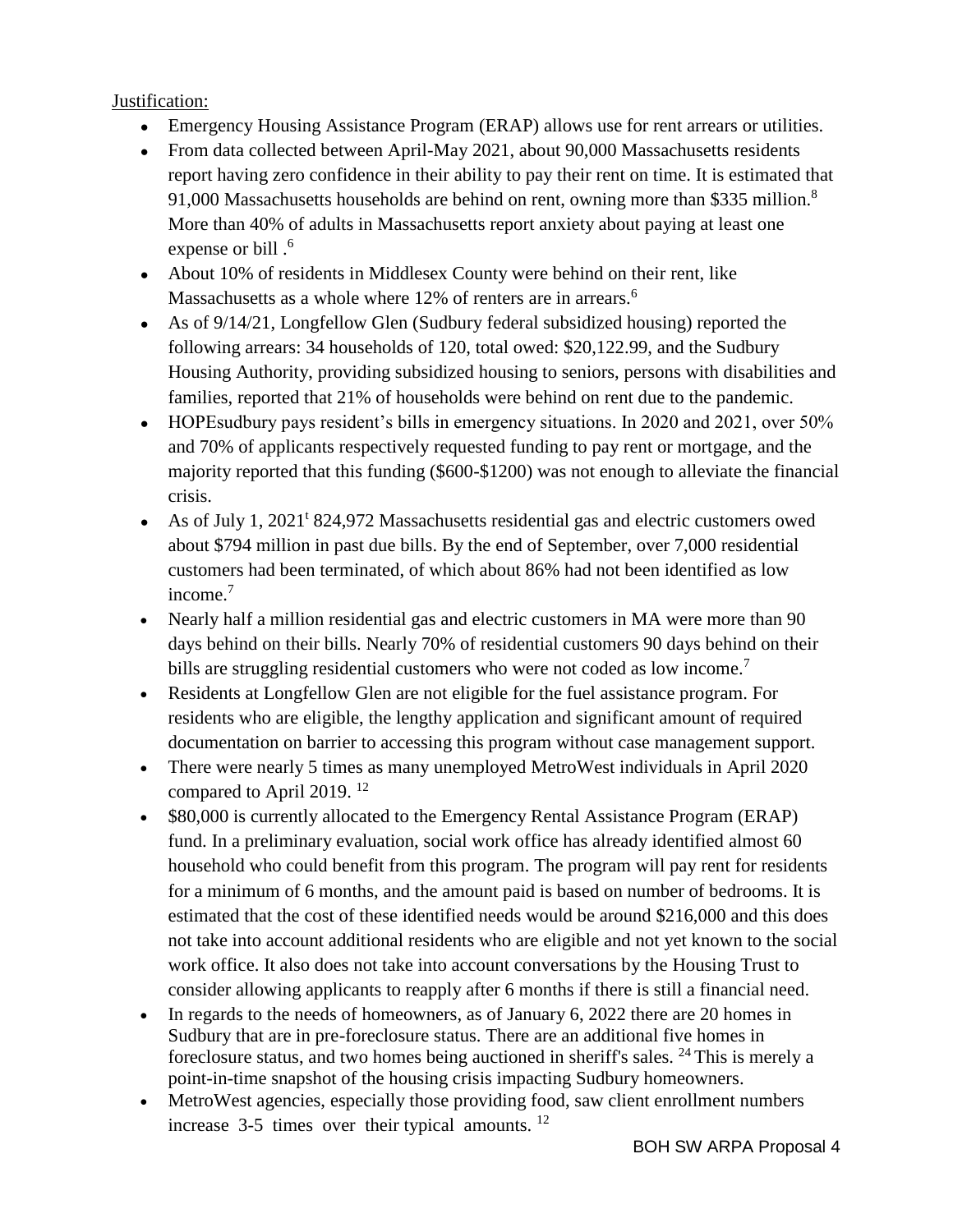- U.S. Department of Treasury states, "The pandemic cast in stark relief the racial disparities that have persisted in this country for far too long. Black, Latino, and Native Americans were more likely to be infected, hospitalized, or die from COVID-19 than their white counterparts. Communities of color were forced to bear a double burden in this pandemic: both more likely to work in essential, frontline roles with a higher risk of exposure and more likely to lose those jobs as the pandemic caused the economy to contract."<sup>21</sup>
- The Social Work Office, Police Department's Jail Diversion Clinician, and the Senior Center's Outreach Worker are contacted when residents have critical needs. Gift cards are used when available to provide immediate access to: food (including special dietary needs), clothing (including outerwear, undergarments, and footwear), personal care necessities (diapers, medications, formula, medical supplies) transportation (Uber, gas, taxi), and hotels (for those facing homelessness or fleeing domestic violence). Depending on gift card availability, the social work office can distribute more than \$1000/month to meet basic needs requests, and these amounts are typically inadequate to fully meet the needs.
- Emerson Hospital Community Health Needs Assessment conducted from January-September 2021 identified economic insecurity (housing, financial and food security) as a priority area. Also noted a strong association between food insecurity and risky youth behaviors. <sup>16</sup>

# **3. Expanding Mental Health Services**

*(ARPA Category: A1; Sudbury Focus Area: 1, 3, 4)*

## Recommended Action:

• Allocate funds to contract a licensed mental health counselor for Sudbury residents. o *Requested amount: \$83,000/ year for minimum of 2 years*

## Justification:

- Many adults have reported declines in their mental health during the pandemic, and the number of adults with symptoms of anxiety and depression has nearly quadrupled when compared to pre-pandemic rates.<sup>8</sup>
- 11% of adults reported having suicidal thoughts, compared to 3.9% before the pandemic.<sup>13,14</sup>
- In late 2020, one out of three adults in Massachusetts reported experiencing fifteen or more days of poor mental health in a single month and three or more symptoms of posttraumatic stress disorder (PTSD).<sup>7</sup> The COVID-19 pandemic has been characterized as a "mass trauma."22
- The journal Preventative Medicine notes, "the pandemic may have sizable long-term impacts on psychological distress and health behaviors…" and " data from previous pandemics suggest that there are not only acute mental health effects, but that psychological distress may persist long after the pandemic ceases."<sup>23</sup>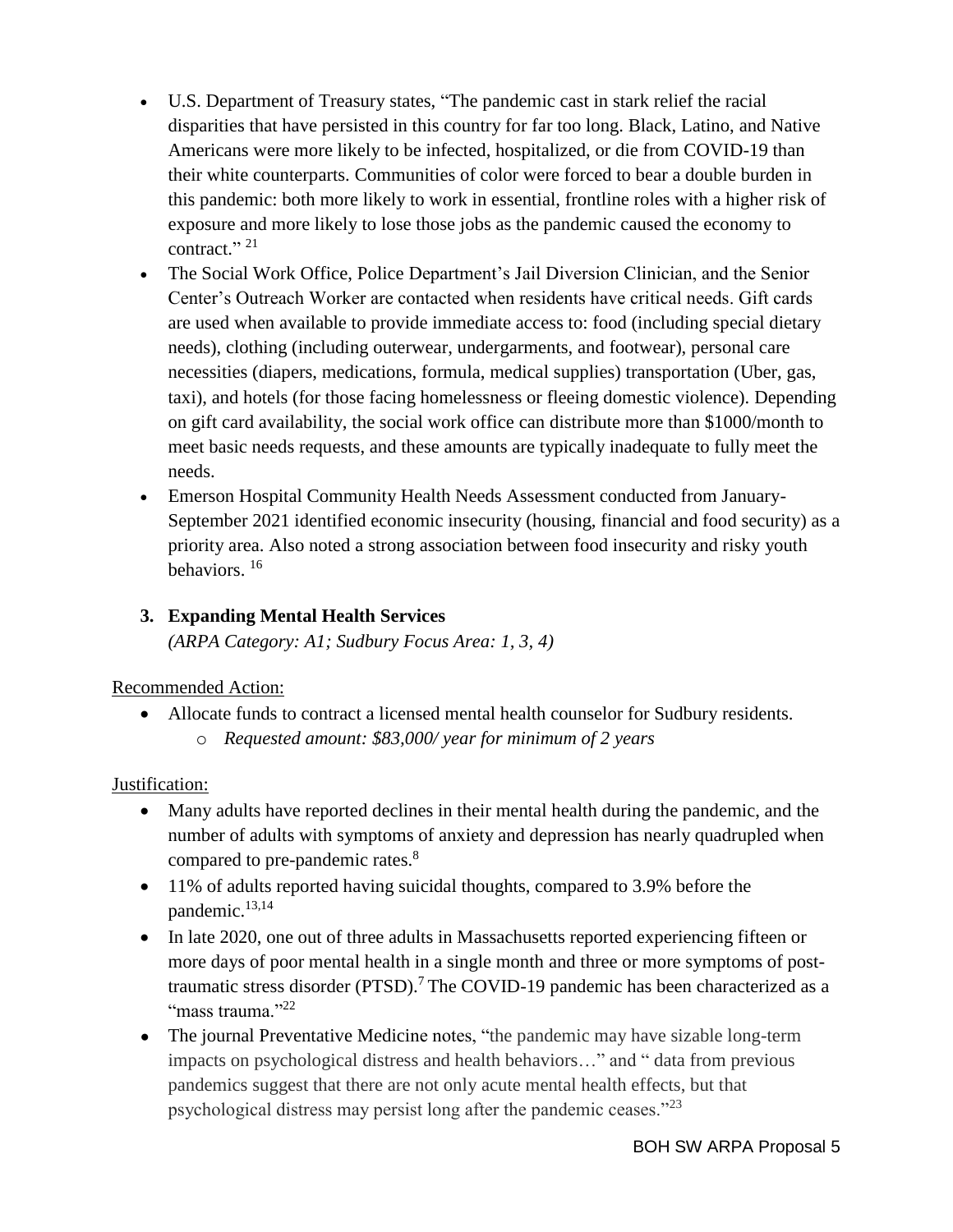- At some area hospitals waitlists have reached nearly 6-12 months for mental health care, and nearly 24% of patients in some regions are waiting for psychological care.<sup>9,10</sup>
- Contracting a mental health counselor with Eliot Community Human Services would allow a clinician to provide "drop-in" and mental health triage services, providing critical access to mental health care. A similar program was piloted in Lincoln. The Sudbury Town Social Worker reached out to the Director at Eliot who was enthusiastic about creating a similar contracted program with Sudbury. The cost of the program is approximately \$40/contracted hour and based on the needs, a full time 40 hr/week clinician is recommended.
- Emerson Hospital Community Health Needs Assessment listed mental health as a priority area and the top health issue identified in the 2021 survey.<sup>16</sup>
- The 2021 Sudbury Town Master Plan identifies mental health as an area of concern, noting, "Untreated, mental illness can contribute to substance abuse, social isolation, poor performance at school and at work, fewer employment opportunities or career advancement, and increased risk of suicide."

# **4. Funding for Transportation Services**

*(ARPA Category: A1; Sudbury Focus Area: 1, 2, 3, 4)*

Recommended Action:

- Allocate funds to cover/expand transportation services for residents.
	- o *Requested amount: \$350,000 (Please see Transportation Committee's request for specific allocation of funds.)*

## Justification:

- From May to September 2021, the town's subsidizing transportation program provided over 300 trips. The cost totaled \$23,188, as reported by the Sudbury Transportation Committee.
- These rides were used to attend medical and behavioral health appointments, access basic needs, and engage in social activities (which has grown increasingly important for mental health and wellbeing during the pandemic).
- The social work office continues to refer residents to this program monthly.
- Many residents report that even with the transportation subsidies, they cannot afford all of their transportation needs.
- The Sudbury Transportation Committee is exploring a 100% increase to these services due to limits with funding. This would be burdensome to many residents.
- Transportation is a social determinant of health, and funding this program is an issue of equity and public health.
- Addressing transportation needs is outlined in the 2021 Sudbury Master Plan. "Sudbury commits to be a community where people of all ages and abilities and financial means are able to get where they need to go locally and regionally without use of personal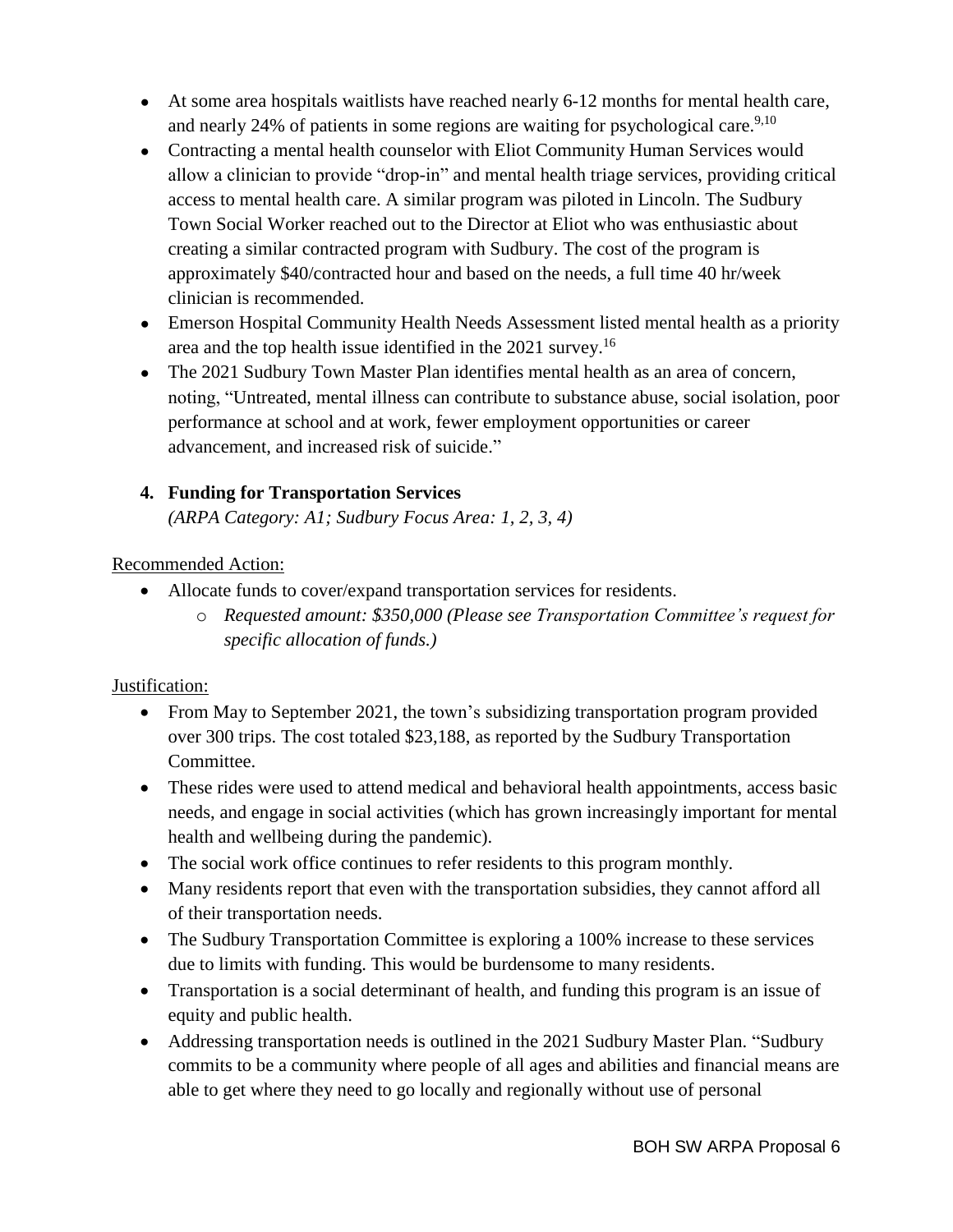automobiles," and "Sudbury will work to connect public health resources with transportation options."

- Emerson Hospital Community Health Needs Assessment in 2021 listed this as a priority area, noting lack of transportation's impact on access to employment, housing, food and medical appointments.<sup>16</sup>
- **5. Investing in the Diversity, Equity and Inclusion Commission** *(ARPA Category: A1; Sudbury Focus Area: 1, 2,3)*

# Recommended Action:

- Allocate funds to hire consultant/trainers to assist with development of the DEI Commission's mission and action steps.
	- o *Requested amount: \$15,000*

# Justification:

- Antiracist work is both an equity issue and a public health issue, as identified by multiple sources, including the CDC which states, "Racism—both interpersonal and structural negatively affects the mental and physical health of millions of people, preventing them from attaining their highest level of health, and consequently, affecting the health of our nation."<sup>17</sup>
- The front-line workers are among those who are most likely to be exposed to COVID-19, as well as those least likely to be able to get to a testing facility during business hours in order to be tested.
- Those same front-line workers are, in many cases, low-income hourly wage workers as well. Data shows that front-line workers are also more likely to be Black or Hispanic, which creates an issue of inequity. <sup>21</sup>
- Town social worker, at the request of Town Manager and Select Board, sought consultation from the MetroWest Health Foundation's Racial and Ethnic Disparities Workgroup. Due to the complexity of the issues addressed by this Commission, the Workgroup highly recommended hiring a consultant in the formation of the Sudbury DEI Commission to ensure that it meet its intended goals and does not inadvertently cause harm.
- Emerson Hospital Community Health Needs Assessment in 2021 notes systemic racism, racial injustice and discrimination as an overarching theme in the assessment.<sup>16</sup>

# **6. Premium Pay: Compensation for Town Cleaning Staff, Etc.**

*(ARPA Category: A2; Sudbury Focus Area: 1, 3)*

## Recommended Action:

• Retroactive compensation to town cleaning staff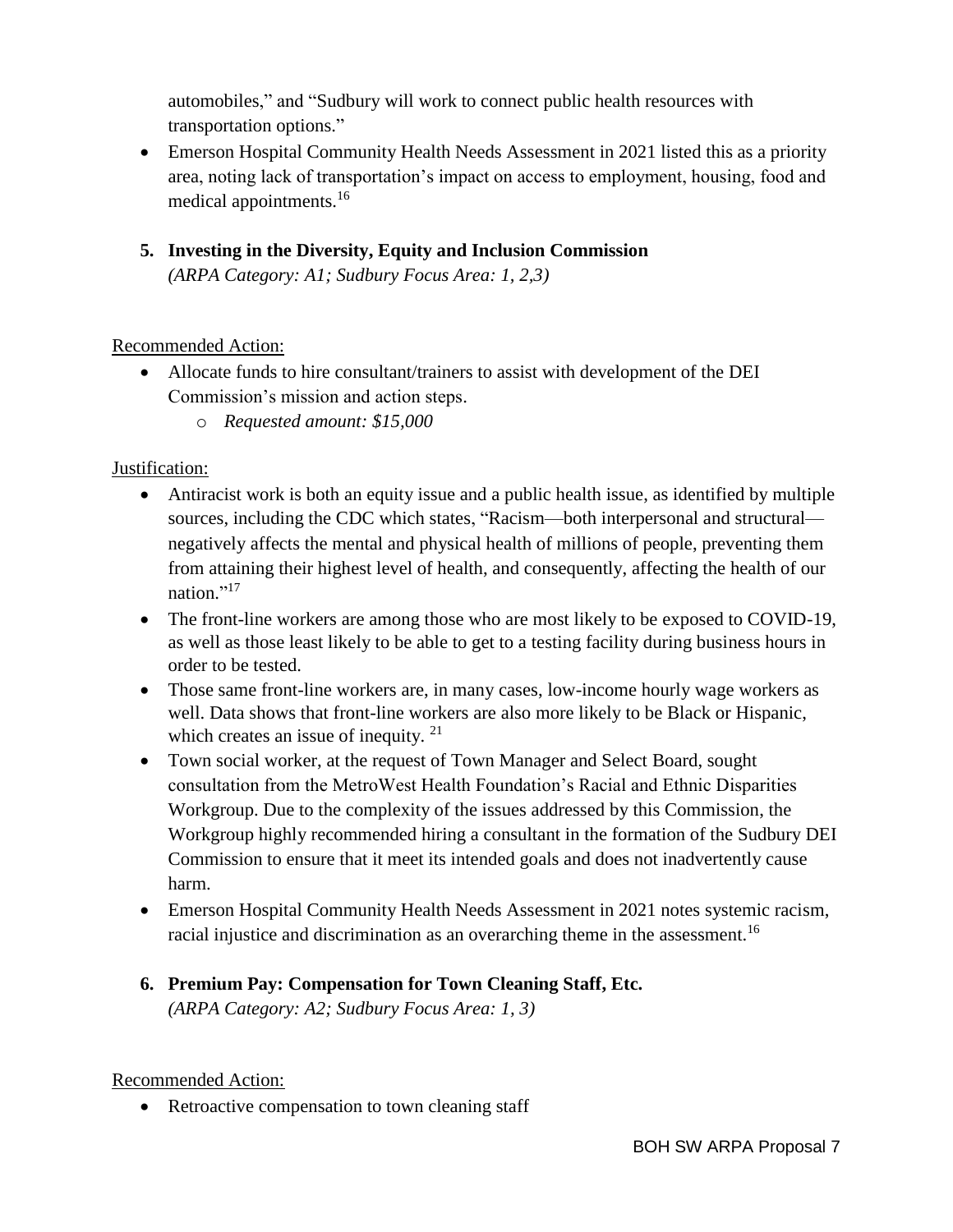## o *Requested amount: TBD based on consultants estimates around eligible amounts*

• Consider retroactive premium pay for other frontline workers in the community

#### Justification:

- This is an equity and social justice issue. People of color, non-English speakers, lowincome individuals, and individuals with less than a high school diploma were disproportionally impacted by the effects of the pandemic, both mentally and financially.<sup>1</sup> Town cleaning staff are members of these populations.
- Critical to safety of employees and residents.
- Cleaning staff are often paid low wages, and work long hours more than five days a week.
- The Town's cleaning staff members were frontline workers, at an increased risk for contracting the virus. They put themselves at risk to protect town employees and the community when cleanliness and hygienic practices were paramount.
- Peer support and collaboration were critical for mental and physical health during the pandemic.<sup>2</sup> Have relatively few social interactions at work, combined with the risk of exposure to other frontline workers may have increased isolation and decreased overall wellbeing.
- Frontline workers put their own lives on the line during the pandemic to continue to support themselves and their families financially, and to support the community. Their efforts had significant economic impacts (keeping businesses open), provided access to food, basic needs and critical services, and impacted the overall wellbeing of the community. These workers lived in fear of the virus and of infecting loved ones. They lived through the illness and death of colleagues and loved one and continued to go to work each day. They dealt with the behavioral symptoms that the public displayed due to the trauma (which at times included irritability, disrespect, and aggression). All of this and often while not making enough income to adequately meet basic needs and cover emergency financial situations. There has been a great deal of verbal and written gratitude expressed for these workers, but limited financial support.

Thank you for your consideration in regards to these equity-based proposals.

Sincerely, Auces

Bethany Hadvab, LICSW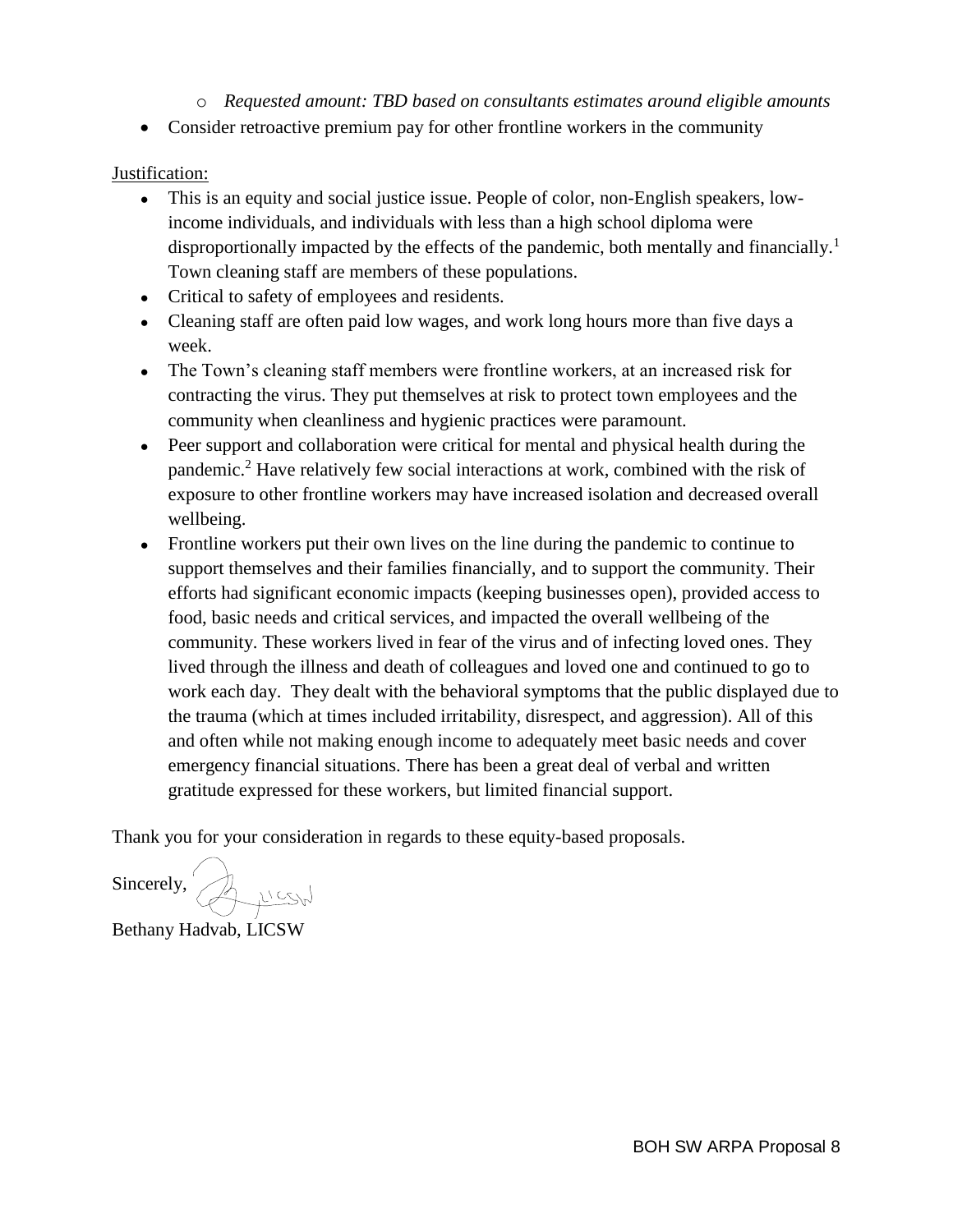- <sup>1</sup> Massachusetts Department of Public Health. (2021). *COVID-19 Community Impact Survey*. https://www.mass.gov/doc/preliminary-analysis-results-covid-19 community-impact-survey/download
- <sup>2</sup> Centers for Disease Control and Prevention. (2017). [Infographic].
- <sup>3</sup>Guiding Principles to a Trauma Informed Approach. https://www.cdc.gov/cpr/infographics/6\_principles\_trauma\_info.htm
- <sup>4</sup> Substance Abuse and Mental Health Services Administration. (2014). Understanding the impact of trauma. *Traumainformed care in behavioral health services.* https://www.ncbi.nlm.nih.gov/books/NBK207191/
- <sup>5</sup> Law, J. (2021, May 21). Equity group: 91,000 Mass. tenants behind on rent, owe \$335 million, from https://www.boston25news.com/news/health/equity-group-91000-mass-tenants-behind-rent-owe-335 million/MCYDJUAFTBCZZM2VVSFKZV2BFE/
- <sup>6</sup>Back Rent Trending Downward in Middlesex County: Analysis. (September 2021). *Patch*. Retrieved from https://patch.com/massachusetts/natick/back-rent-trending-downward-middlesex-county-analysis
- <sup>7</sup> Kowanko, A., & Harak, C. (november 2021). More Can and Must Be Done to Prevent Utility Consumers from Losing Service Due to Mounting COVID-Driven Arrearages in Massachusetts and Other States. *National Consumer Law Center*. Retrieved from https://www.nclc.org/images/pdf/special\_projects/covid-19/Rpt\_More\_Covid\_Util\_Arrearage\_Svc.pdf
- <sup>8</sup> Household Pulse Survey. (2020). Anxiety and depression. [Data set]. National Center for Health Statistics. https://www.cdc.gov/nchs/covid19/pulse/mental-health.htm
- <sup>9</sup>Bebinger, M. (2021, June 22) Wait Lists For Children's Mental Health Services Ballooned During COVID Retrieved from https://www.wbur.org/news/2021/06/22/massachusetts-long-waits-mental-health-children-er-visits
- $^{10}$  Bebinger, M. (2021, October 11). 716 psych patients are stuck in emergency rooms waiting for care, Mass. report shows. Retrieved from https://www.wbur.org/news/2021/10/11/massachusetts-mental-health-boarding-report
- <sup>11</sup> Horesh, D., & Brown, A. D. (2020). Traumatic stress in the age of COVID-19: A call to close critical gaps and adapt to new realities. Psychological Trauma: Theory, Research, Practice, and Policy, 12(4), 331-335. http://dx.doi.org/10.1037/tra0000592
- *<sup>12</sup>*MetroWest Health Foundation. (2020). *The Impact of COVID-19 on MetroWest.* Retrieved from https://d2yy08d49bfqoo.cloudfront.net/documents/Policy-Brief-July-2020\_COVID-Impact.pdf
- <sup>13</sup> Centers for Disease Control. (2020). *Mental health, substance use, and suicidal ideation during the COVID-19 pandemi*c United States, June 24-30, 2020. https://www.cdc.gov/violenceprevention/pdf/suicide-datasheet-a.pdf
- <sup>14</sup> Centers for Disease Control. (2015). *Suicide facts at a glance 2015.* https://www.cdc.gov/violenceprevention/pdf/suicidedatasheet-a.pdf
- <sup>15</sup> MetroWest Health Foundation. (2019). Building inclusive communities: A guidebook for advancing health equity in the MetroWest region. Retrieved from https://d2yy08d49bfqoo.cloudfront.net/documents/publications/Health-Equity-Guidebook.pdf
- <sup>16</sup> Emerson Hospital. (2021). *Emerson Hospital Community Health Needs Assessment.*www.emersonhospital.org/chna
- <sup>17</sup> Centers for Disease Control. (2021, November 24). *Racism and health.* https://www.cdc.gov/healthequity/racismdisparities/index.html
- <sup>18</sup> U.S. Department of the Treasury. (2021, September 17). *New Blog Post by Deputy Secretary Wally Adeyemo on Centering American Rescue Plan Implementation on Racial Equity* [Press release]. Retrieved from https://home.treasury.gov/news/press-releases/jy0363